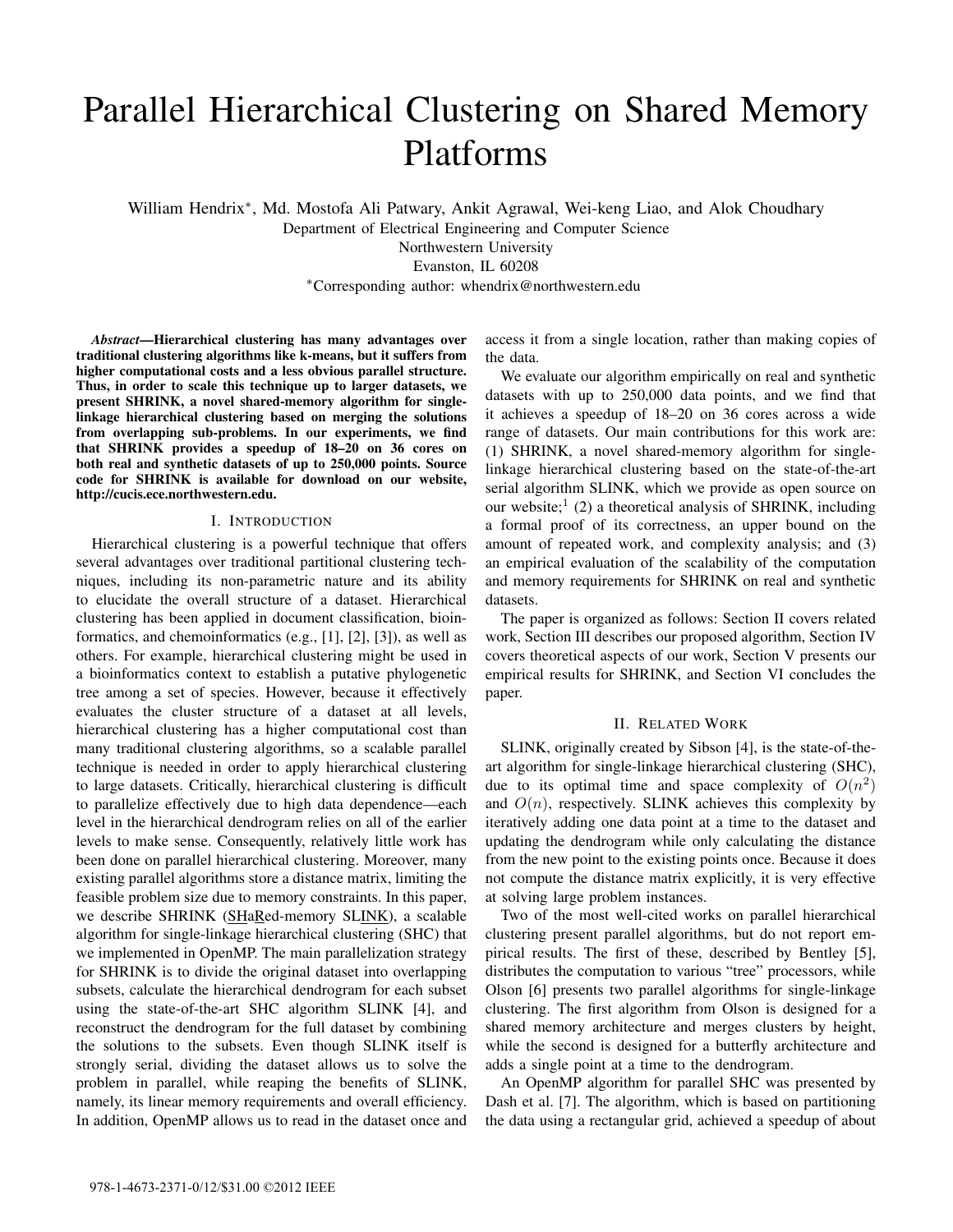5.7 on datasets of up to 30k points using 8 cores. However, this technique computes a distance matrix for each cell of the grid, so it may not be applicable for datasets that are not welldistributed.

Chang et al. [8] present a parallel algorithm for hierarchical clustering on GPUs. Their algorithm parallelizes the process of finding the minimum distance between clusters as well as the pairwise distance computations. They report speedups of up to 48 using an Nvidia Tesla C870 GPU card, though this technique relies on computing a distance matrix, and so might be limited by the size of the dataset it can process.

Du and Lin [9] present a parallel hierarchical clustering algorithm for distributed memory architectures. Their algorithm shows a speedup of 25 on 48 processors on a microarray dataset with 7452 genes across 277 conditions, but it relies on calculating a distributed distance matrix and may have difficulty with larger datasets.

As the problem of single-linkage hierarchical clustering is functionally equivalent to constructing the minimum spanning tree (MST) of a graph in which the vertices represent data points and edges the distances between them, we will mention some work on parallel MST construction. While this problem has been explored more thoroughly, many papers only present theoretical results (e.g., [10], [11], [12]) or present algorithms designed for sparse graphs ([13], [14], [15]). However, Dehne and Götz [16] present a parallel MST algorithm for dense graphs based on dividing the edges of the graph, performing Boruvka's algorithm on the partitions, and combining the resulting MSTs. They report a speedup of 3.5 on 4 processors on two graphs with 1k vertices and 400k edges.

Finally, Olman et al [17] present CLUMP, a parallel clustering algorithm using MPI that is related to both the MST and SHC problems. Olman et al report speedups of up to 100 on 150 processors on a dataset of 1.2 million points; however, they claim that this result is very close to the maximum theoretical speedup.

# III. PARALLEL SINGLE-LINKAGE HIERARCHICAL CLUSTERING

In this section, we will discuss our parallel algorithm for calculating the single-linkage hierarchical clustering (SHC) dendrogram. The main strategy for our algorithm is to break the dataset into overlapping subsets so that we can apply the highly efficient SLINK algorithm to compute the dendrogram for each subset independently and then combine the resulting solutions to form the dendrogram for the full dataset. Specifically, we form these subsets by partitioning the data into  $k$ sets and assign each pair of these sets to a thread. In this way, we can decompose the problem into smaller, independent problem instances while still ensuring that every distance calculation is being performed by at least one OpenMP thread. We implement this problem decomposition by forming an array of the data point IDs belonging to each subset. Note that if we choose  $k = 2$  partitions initially, SHRINK reduces to the serial SLINK algorithm, with some minor modifications. A pseudocode description of SHRINK appears in Algorithm 1. Algorithm 1: Pseudocode outline for SHRINK

- 1 Partition the original dataset into  $k$  subsets of the roughly same size,  $D_1$ ,  $D_2$ , ...,  $D_k$ .
- 2 forall the pairs of subsets  $(D_i, D_j)$  do
- 3 Compute the dendrogram of the dataset  $D_i \cup D_j$ . (Algorithm 2)
- <sup>4</sup> end
- <sup>5</sup> repeat
- <sup>6</sup> Combine the dendrograms two at a time by processing the cluster merges in order of increasing height, eliminating merges that combine data points already in the same cluster. (Algorithm 3)
- <sup>7</sup> until all dendrograms have been combined
- <sup>8</sup> return the combined dendrogram

In step 3 of Algorithm 1, we use a modified version of the SLINK algorithm to calculate a dendrogram for each subset of the original data. This algorithm, which appears in Algorithm 2, differs from SLINK in that:

- 1) We keep track of the data points used to calculate each distance and store these in the result  $(Λ)$  array,
- 2) We compare data point IDs when distances are equal, and
- 3) We represent the dendrogram as a sequence of merges between the two closest points in different clusters.

Changes 1 and 2 ensure that the distances between every pair of points in the dataset are effectively distinct, and changes 1 and 3 make it simple to merge the dendrograms. Our modified SLINK implementation is based on the serial pslcluster function from the open source Cluster 3.0 library [18].

In steps 6 and 7 of the SHRINK algorithm (Algorithm 1), we combine together all of the dendrograms for the subsets into a single dendrogram that represents the solution of the original problem. These dendrograms are combined by iterating through the cluster merges in order of increasing height, retaining those merges that join data points in different clusters. A full proof of why this procedure generates the dendrogram for the original dataset appears in Section IV-A. To give some intuition on why it works, though, SHC has a strong connection to the minimum spanning tree (MST) problem, and we are essentially combining partial MSTs using Kruskal's algorithm since all of the edges of the MST for the full graph must exist as edges in the MSTs of the subgraphs. Since we sort the merges of the dendrograms by increasing height (see Algorithm 2), we can use a Union-Find (or Disjoint Set) data structure to maintain the cluster membership for each data point as we combine the dendrograms to combine them efficiently [19]. A pseudocode description of the merging procedure appears in Algorithm 3.

Note that steps 6 and 7 in Algorithm 1 do not require that the partial solutions be combined in a particular order. Thus, we can combine them in a binary fashion, using half of the available threads to combine pairs of dendrograms independently in the first step, half as many threads in the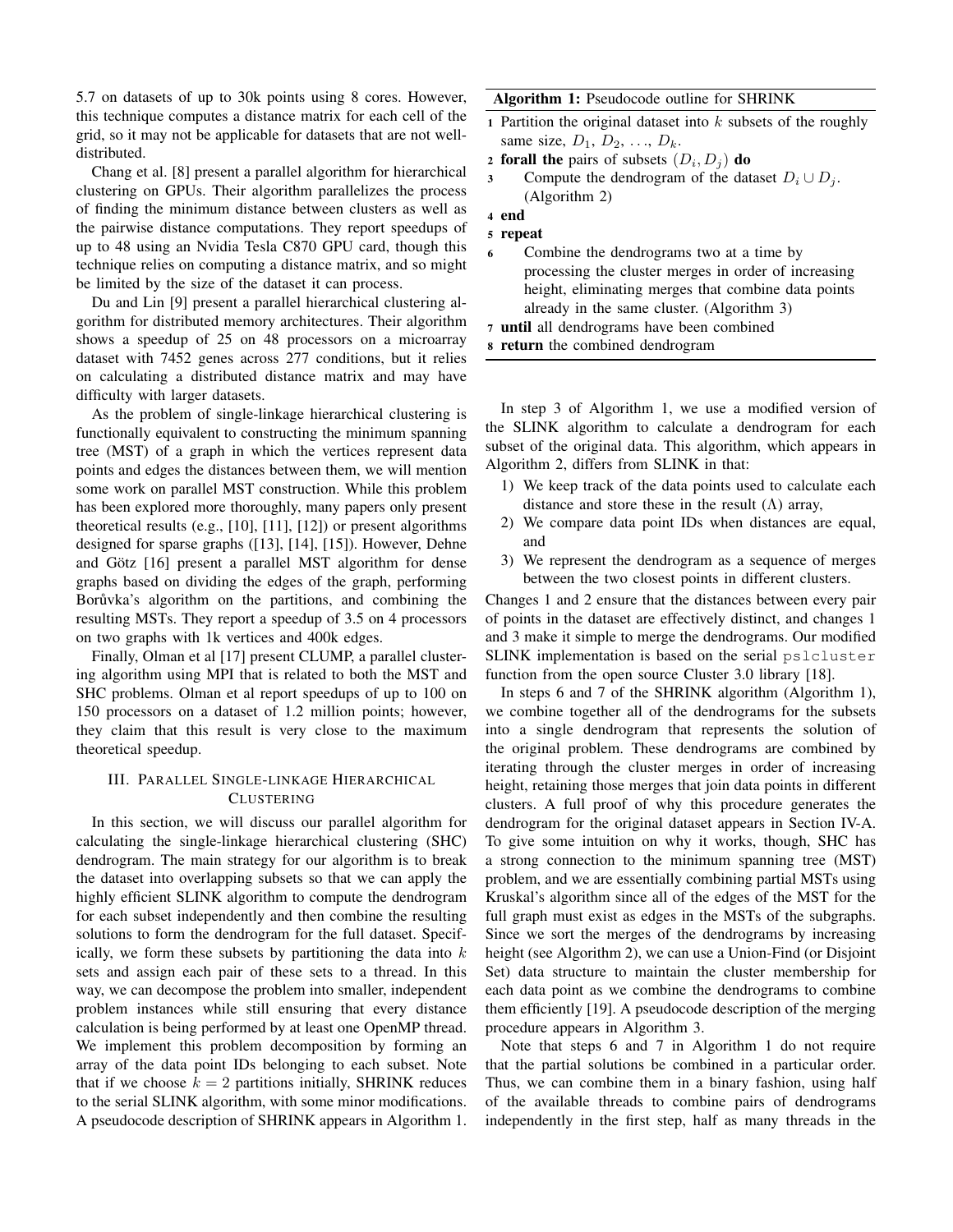Algorithm 2: Pseudocode description of modified SLINK algorithm [4]. In lines 9, 10, 14, and 19, the height of the merges are compared first, and merges with equal height are compared according to the IDs of the data points they join.

Input: D—Set of data points

Input: d—function to calculate distance between two points

Output: Sorted list of cluster merges in the dendrogram defined by applying a distance function  $d$  to every pair of points in D

# <sup>1</sup> Algorithm: MOD-SLINK

2 Initialize each  $\Pi[i]$  to be i 3 Initialize the height of each merge in  $\Lambda$  to be  $\infty$ 4 for  $i \leftarrow 1$  to  $|D| - 1$  do 5 for  $j \leftarrow 0$  to  $i - 1$  do 6 M[j]  $\leftarrow$  (D[j], D[i], d(D[j], D[i])), representing a merge between  $D[j]$  and  $D[i]$  at height  $d(D[j], D[i])$ <sup>7</sup> end 8 for  $j \leftarrow 0$  to  $i - 1$  do 9 if  $\Lambda[j]$  has a higher height/id than  $\mathbf{M}[j]$  then 10 **if**  $\Lambda[j]$  has a lower height/id than  $M[\Pi[j]]$ then 11  $\mathbf{M}[\Pi[j]] \leftarrow \Lambda[j]$ 12  $\Lambda[j] \leftarrow \mathbf{M}[j]$ 13  $\Pi[j] \leftarrow i$ 14 **else if** M[j] has a lower height/id than M[ $\Pi[j]$ ] then 15  $M[\Pi[i]] \leftarrow M[i]$ <sup>16</sup> end <sup>17</sup> end 18 **for**  $j \leftarrow 0$  to  $i - 1$  **do** 19 if  $\Lambda[j]$  has a higher height/id than  $\Lambda[\Pi[j]]$  then 20  $\Pi[j] \leftarrow i$ <sup>21</sup> end <sup>22</sup> end 23 Sort the merges of  $\Lambda$  by increasing height 24 return  $\Lambda$ 

next step, and so on (see Figure 1). In this way, we can parallelize the merging phase of the algorithm, improving the overall efficiency. Moreover, the sooner we can combine dendrograms with overlapping datasets, the sooner we can eliminate duplicate or overlapping merges, reducing the total number of merges and the computational cost of the merging phase of the algorithm. In our implementation, we assign datasets  $D_1 \cup D_2$  to the first thread,  $D_1 \cup D_3$  to the second, and so on, so we combine the dendrograms belonging to consecutive threads first, as most consecutive pairs of threads share half of their datasets in common. (This is also illustrated in Figure 1.)



Fig. 1. Example for binary merging of 6 partial dendrograms (6 threads) in 3 rounds.

| Algorithm 3: Pseudocode for merging two dendrograms                 |  |  |  |  |
|---------------------------------------------------------------------|--|--|--|--|
| <b>Input:</b> $M_1$ , $M_2$ : Sorted merge lists of two dendrograms |  |  |  |  |
| <b>Output:</b> $M_3$ : Sorted merge list of combined dendrogram     |  |  |  |  |
| 1 <b>Algorithm:</b> Merge $(M_1, M_2)$                              |  |  |  |  |
| 2 Initialize $M_3$ to be empty                                      |  |  |  |  |
| 3 Initialize Union-Find data structure                              |  |  |  |  |
| 4 Let $(u_1, v_1, h_1)$ be the data points and height of the        |  |  |  |  |
| lowest merge in $M_1$                                               |  |  |  |  |
| 5 Let $(u_2, v_2, h_2)$ be the data points and height of the        |  |  |  |  |
| lowest merge in $M_2$                                               |  |  |  |  |
| 6 while $M_1$ and $M_2$ have merges remaining do                    |  |  |  |  |
| if $h_1 < h_2$ then<br>7                                            |  |  |  |  |
| <b>if</b> union $(u_1, v_1)$ succeeds <b>then</b><br>8              |  |  |  |  |
| Add $(u_1, v_1, h_1)$ to $M_3$<br>9                                 |  |  |  |  |
| Let $(u_1, v_1, h_1)$ be the next lowest merge in $M_1$<br>10       |  |  |  |  |
| else<br>11                                                          |  |  |  |  |
| <b>if</b> union( $u_2, v_2$ ) succeeds <b>then</b><br>12            |  |  |  |  |
| Add $(u_2, v_2, h_2)$ to $M_3$<br>13                                |  |  |  |  |
| Let $(u_2, v_2, h_2)$ be the next lowest merge in $M_2$<br>14       |  |  |  |  |
| end<br>15                                                           |  |  |  |  |
| 16 end                                                              |  |  |  |  |
| 17 Add the remaining merges $(u, v, h)$ of $M_1$ or $M_2$ to $M_3$  |  |  |  |  |
| as long as $union(u, v)$ succeeds                                   |  |  |  |  |
| 18 return $M_3$                                                     |  |  |  |  |
|                                                                     |  |  |  |  |

## IV. THEORETICAL RESULTS

In this section, we discuss some of the theoretical aspects of our parallel algorithm, including its correctness, bounds on the amount of overhead introduced by our parallelization strategy, and algorithmic complexity. First, we formalize some of the language we will use for our theorems. A dendrogram is a relationship on a dataset that produces a partitional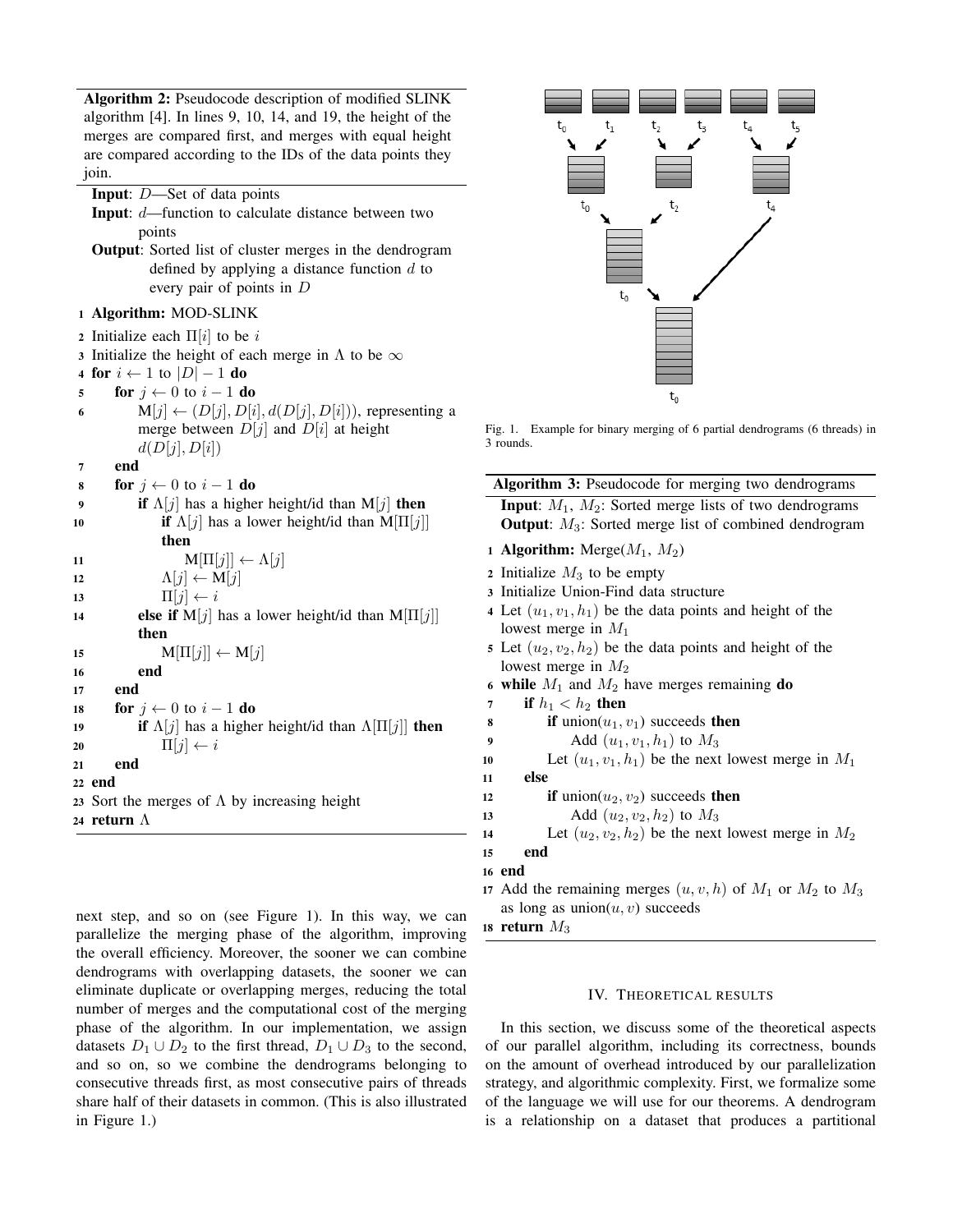clustering of the dataset for each height  $h \in \mathbb{R}_{\geq 0}$ . For any dendrogram, every distinct data point is in a separate cluster at height 0. We say that a SHC dendrogram merges two clusters  $C_1 = \{x_1, x_2, \ldots, x_i\}$  and  $C_2 = \{y_1, y_2, \ldots, y_j\}$  at height h iff  $\min_{x \in C_1, y \in C_2} \{d(x, y)\} = h$  for some distance metric or dissimilarity measure d, and all vertices of  $C_1 \cup C_2$  are considered to be in the same cluster for all  $h' \geq h$ . We also say that a dendrogram merges data points  $u$  and  $v$  at height  $h$ iff  $h$  is the minimum height at which  $u$  and  $v$  are considered to be in the same cluster. Note that the height at which a dendrogram merges u and v cannot be greater than  $d(u, v)$ .

## *A. Correctness*

While we do not formally prove the correctness of the modified serial SLINK algorithm, we note that when the distance values are distinct, recording the points used to calculate the distance will produce the correct MST because SLINK calculates the correct SHC dendrogram, and, due to the way in which merges are compared in our modified algorithm, all distances are effectively unique. To formally establish the correctness of the parallel algorithm (Algorithm 1), we show that the dendrogram produced by Algorithm 1 merges every pair of points at the same height as the true dendrogram of the dataset. We need two lemmas to prove this result.

*Lemma 4.1:* If a dendrogram merges clusters containing data points  $u$  and  $v$  together at height  $h$ , then there exist some set of data points  $x_1, x_2, \ldots, x_j$  such that  $x_1 = u, x_j = v$ , and the dendrogram merges data points  $x_i$  to  $x_{i+1}$  at height  $d(x_i, x_{i+1}) \leq h$  for all such  $x_i$ . Further,  $d(x_p, x_{p+1}) = h$  for some  $x_p$ .

*Proof:* We prove the claim by induction on the combined size of the clusters containing  $u$  and  $v$ . If the clusters containing  $u$  and  $v$  have two points between them,  $h$  must equal  $d(u, v)$ , so  $x_1 = u$  and  $x_2 = v$ , and the claim is true trivially.

Suppose the claim is true when the two clusters have  $k$  or fewer points, and consider the case where the clusters contain  $k + 1$  points. If  $h = d(u, v)$ , the claim holds as before. For the case where  $h < d(u, v)$ , there must be data points a and  $b$  such that  $a$  and  $u$  are in the same cluster,  $b$  and  $v$  are in the same cluster, and  $h = d(a, b)$ . Note that the cluster containing u and a must have  $k$  or fewer points, and the dendrogram must merge clusters containing u and a (with combined size k or less) at some height  $h' \leq h$ . Thus, by the inductive hypothesis, there must exist some set of points  $x_1, x_2, \ldots, x_j$  such that  $x_1 = u, x_j = a$ , and the dendrogram merges  $x_i$  to  $x_{i+1}$  at height  $d(x_i, x_{i+1}) \leq h' \leq h$ . Similarly, there must exist some  $y_1, y_2, \ldots, y_k$  such that  $y_1 = v$ ,  $y_k = b$ , and the dendrogram merges  $y_i$  to  $y_{i+1}$  at height  $d(y_i, y_{i+1}) \leq h$ . Therefore, for the sequence of points  $u = x_1, x_2, \dots, x_j, y_k, y_{k-1}, \dots, y_1 = v$ , the dendrogram merges  $x_i$  to  $x_{i+1}$  at height  $d(x_i, x_{i+1}) \leq$ h,  $x_j$  to  $y_k$  at height  $d(a, b) = h$ , and  $y_i$  to  $y_{i+1}$  at height  $d(y_i, y_{i+1}) \leq h$  for all i, proving the claim for clusters with total size  $k + 1$ . (In this case,  $d(x_j, y_k) = h$ .)

*Lemma 4.2:* If the SHC dendrogram of a dataset D merges clusters containing data points  $u$  and  $v$  together at height  $h$ , then the SHC dendrogram of a dataset  $D' \supset D$  will merge data points u and v together at some height  $h' \leq h$ .

*Proof:* By Lemma 4.1, there exist some  $x_1, x_2, \ldots, x_j$ in D such that  $x_1 = u$ ,  $x_2 = v$ , and the dendrogram for D merges  $x_i$  and  $x_{i+1}$  at height  $d(x_i, x_{i+1}) \leq h$  for all such  $x_i$ . Since  $D \subset D'$ , all of these  $x_i$  exist in  $D'$ . As a dendrogram must merge any two vertices  $a$  and  $b$  at a height no more than  $d(a, b)$  and  $d(x_i, x_{i+1}) \leq h$  for all  $x_i$ , the SHC dendrogram for  $D'$  must merge every  $x_i$  and  $x_{i+1}$  at a height no more than h, so  $x_i$  and  $x_{i+1}$  must be in the same cluster when the dendrogram of D' is cut at height h for all  $x_i$ . Thus,  $x_1 = u$ and  $x_i = v$  must be in the same cluster, so u and v are merged at some height  $h' \leq h$ .

We now present our main correctness result in Theorem 4.3. Essentially, we show that the merges in the optimal solution are all identified by the algorithm and propagated to the final solution, and the solution found by the algorithm cannot find a solution that merges data points at a lower height than the optimal solution.

*Theorem 4.3:* Let M be the true SHC dendrogram of the dataset, and let  $M'$  be the dendrogram calculated by Algorithm 1. For every pair of data points  $u$  and  $v$ ,  $M'$  merges  $u$ and  $v$  at the same height as  $M$ .

*Proof:* As the SHC dendrogram must merge  $u$  and  $v$  at some height  $h \leq d(u, v)$ , we consider two cases.

*(Case 1: The SHC dendrogram merges* u *and* v *at height*  $h = d(u, v)$ .) As all pairs of data points are distributed among the parallel processes, at least one process  $p^*$  must be assigned a dataset containing both  $u$  and  $v$ . As we employ the SLINK algorithm on each processor, we know that  $p^*$  will calculate the correct SHC dendrogram for its partial dataset. We first show that this dendrogram must merge  $u$  and  $v$  at height  $h$ .

As  $p^*$  contains u and v and  $d(u, v) = h$ , the SHC dendrogram of  $p^*$  must merge clusters containing u and v at a height of at most h. Since the dataset assigned to  $p^*$  is a subset of the full data, Lemma 4.2 states that  $p^*$  must merge u and v at a height of at least h, so  $p^*$  must merge u and v at height exactly h.

We show by contradiction that no other dendrogram can merge  $u$  and  $v$  at height less than  $h$ . Suppose that some dendrogram merged u and v at a height  $h' < h$ . Thus, there must be some set of merges at height less than  $h$  that join  $u$ and  $v$  in the same cluster, so there must be some set of vertices  $x_1 = u, x_2, \dots, x_j = v$  such that the dendrogram merges  $x_i$  to  $x_{i+1}$  at height  $d(x_i, x_{i+1}) < h$  for all such  $x_i$ . (Note that the height of these merges do represent the true distance between  $x_i$  and  $x_{i+1}$  as the merging procedure does not generate any new merges and the dendrogram for each partial dataset was calculated correctly.) As the all of these vertices exist in the full dataset, though, M should merge each  $x_i$  to  $x_{i+1}$  at height no more than than  $d(x_i, x_{i+1}) < h$ , so u and v should be in the same cluster at a height less than  $h$ ; however, this contradicts the fact that  $M$  merges  $u$  and  $v$  at height  $h$ . Since no other dendrogram can merge  $u$  and  $v$  at height less than  $h$ , the merging process will conserve the merge between  $u$  and  $v$  at height  $h$  until all dendrograms have been merged, so  $M'$  will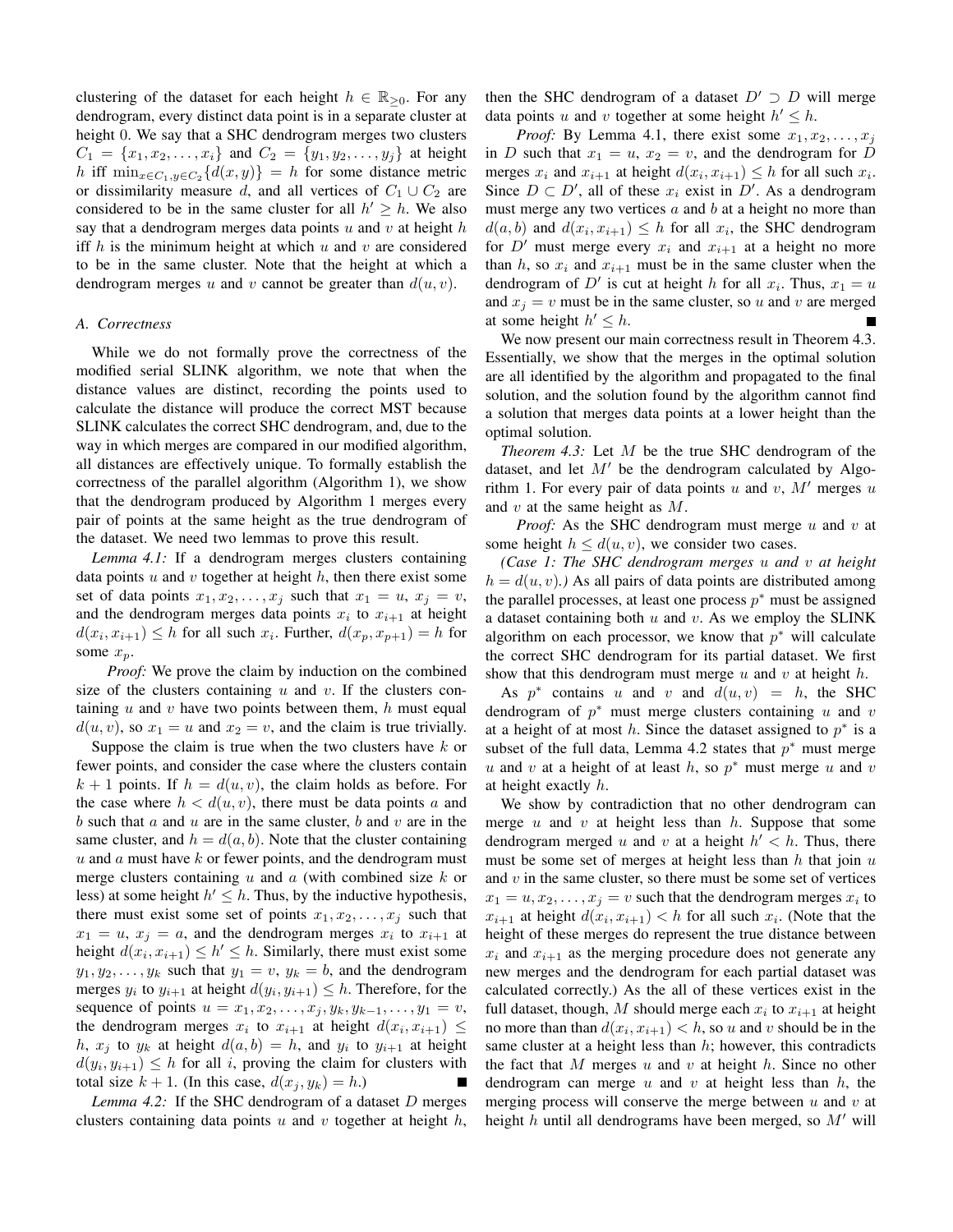also merge u and v at height  $h = d(u, v)$ .

*(Case 2: The SHC dendrogram merges together clusters containing u and v at height*  $h < d(u, v)$ *.*) By Lemma 4.1, there must exist some set of data points  $x_1, x_2, \ldots, x_j \in C_1$ such that  $x_1 = u$ ,  $x_j = v$ , and the SHC dendrogram merges clusters containing  $x_i$  and  $x_{i+1}$  at height  $d(x_i, x_{i+1}) \leq h$ for all  $i < j$ . In addition, there must be some  $x_p$  such that  $x_p$  and  $x_{p+1}$  are merged together at height  $d(x_p, x_{p+1}) = h$ . By the result of Case 1, the final combined dendrogram will merge each  $x_i$  to  $x_{i+1}$  at height  $d(x_i, x_{i+1}) \leq h$  and  $x_p$  to  $x_{n+1}$  at height h. Thus, all  $x_i$  (including u and v) must be in the same cluster at height  $h$  in the dendrogram formed by Algorithm 1. As the merging procedure of SHRINK would eliminate merges between  $u$  and  $v$  at a height greater than  $h$ , we focus on proving that the calculated dendrogram  $M'$  does not merge  $u$  and  $v$  at height less than  $h$ .

We prove by contradiction that  $u$  and  $v$  are merged together at a height no less than  $h$  in  $M'$ . Suppose  $u$  and  $v$  were merged at some height  $h' < h$  in the dendrogram calculated by Algorithm 1. Thus, there must be some set of merges at height less than h that join  $u$  and  $v$  in the same cluster, so there must be some set of vertices  $x_1 = u, x_2, \dots, x_j = v$  such that the dendrogram merges  $x_i$  to  $x_{i+1}$  at height  $d(x_i, x_{i+1}) < h$ for all such  $x_i$ . As the all of these vertices exist in the full dataset, though, M should merge each  $x_i$  to  $x_{i+1}$  at height no more than than  $d(x_i, x_{i+1}) < h$ , so u and v should be in the same cluster at a height less than  $h$ ; however, this contradicts the fact that  $M$  merges  $u$  and  $v$  at height  $h$ .

As  $u$  and  $v$  are merged at height no more than  $h$  and no less than h in the final combined dendrogram,  $u$  and  $v$  are merged at a height of exactly  $h$ , proving the claim.

#### *B. Bounding the amount of repeated computation*

In SHRINK, every distance computation is performed by some thread, but the distances within a partition are calculated multiple times, resulting in repeated computation. In this section, we establish an upper bound on the total number of distance calculations performed by SHRINK. In the first case, we show that the parallel algorithm performs no more than twice as many distance computations as the serial algorithm in the case where the number of partitions evenly divides the size of the dataset. In the second, we show an upper bound of three times as many calculations when the number of partitions does not evenly divide the dataset; however, it may be possible to tighten this bound.

*Theorem 4.4:* When the number of partitions divides n evenly, the total number of distance calculations performed by Algorithm 1 is no more than  $2\binom{n}{2}$ , where  $n \ge 2$  is the number of data points.

*Proof:* Let  $\mathcal{D}(n, k)$  represent the total number of distance calculations performed by the parallel algorithm on  $k$  divisions of *n* data points. As *k* divides *n*, each of the  $\binom{k}{2}$  processes has  $2(n/k)$  points, so the total number of distance calculations is given by

$$
\mathcal{D}(n,k) = \binom{2n/k}{2} \binom{k}{2} \tag{1}
$$

$$
= (2n/k)(2n/k - 1)/2 \cdot k(k - 1)/2 \tag{2}
$$

$$
= n(k-1)(2n-k)/(2k)
$$
 (3)

$$
= (n/2)(2n + 1 - k - 2n/k)
$$
 (4)

Taking the partial derivative with respect to  $k$  yields:

$$
\frac{\partial \mathcal{D}}{\partial k} = n^2 / k^2 - n/2 \tag{5}
$$

$$
0 = n^2/k^2 - n/2
$$
 (6)

$$
nk^2 = 2n^2 \tag{7}
$$

$$
k = \sqrt{2n} \tag{8}
$$

(Note that  $k$  and  $n$  must both be positive.) As the partial derivative is positive for small  $k$  and negative for large  $k$ , the number of distance calculations reaches its maximum at  $k =$  $\sqrt{2n}$ . Thus, the maximum number of distance computations performed by SHRINK is given by:

$$
\mathcal{D}(n,\sqrt{2n}) = (n/2)(2n+1-\sqrt{2n}-2n/\sqrt{2n})
$$
 (9)

$$
= (n/2)(2n + 1 - 2\sqrt{2n})
$$
 (10)

$$
= n(n - \sqrt{2n} + 1/2)
$$
 (11)

$$
(12)
$$

As  $n \sqrt{2n} + 1/2 < n - 1$  for  $n \ge 2$ ,  $\mathcal{D}(n, \sqrt{2n}) <$  $n(n-1) = 2{n \choose 2}$ , proving the claim.

*Theorem 4.5:* The total number of distance calculations performed by Algorithm 1 is no more than  $3\binom{n}{2}$ , where n is the number of data points.

*Proof:* Let  $\mathcal{D}(n, k)$  represent the total number of distance calculations performed by the parallel algorithm on  $k$  divisions of *n* data points. As each division contains at most  $2\left\lfloor \frac{n}{k} \right\rfloor + 1$ points and there are  $\binom{k}{2}$  processes,

$$
\mathcal{D}(n,k) \le \binom{2n/k+1}{2}\binom{k}{2} \tag{13}
$$

$$
\leq \frac{(2n/k+1)(2n/k)}{2} \cdot \frac{k(k-1)}{2} \tag{14}
$$

$$
\leq \frac{n(2n+k)(k-1)}{2k} \tag{15}
$$

$$
\leq (n/2)(2n - 1 + k - 2n/k) \tag{16}
$$

As the partial derivative of this expression with respect to k,

$$
\frac{\partial \mathcal{D}}{\partial k} = n/2 + n^2/k^2,\tag{17}
$$

is everywhere positive  $(n \text{ must be positive})$ , the maximum for this upper bound will occur at the maximum possible number of divisions,  $k = n$ . Thus, the maximum number of distance calculations is no more than: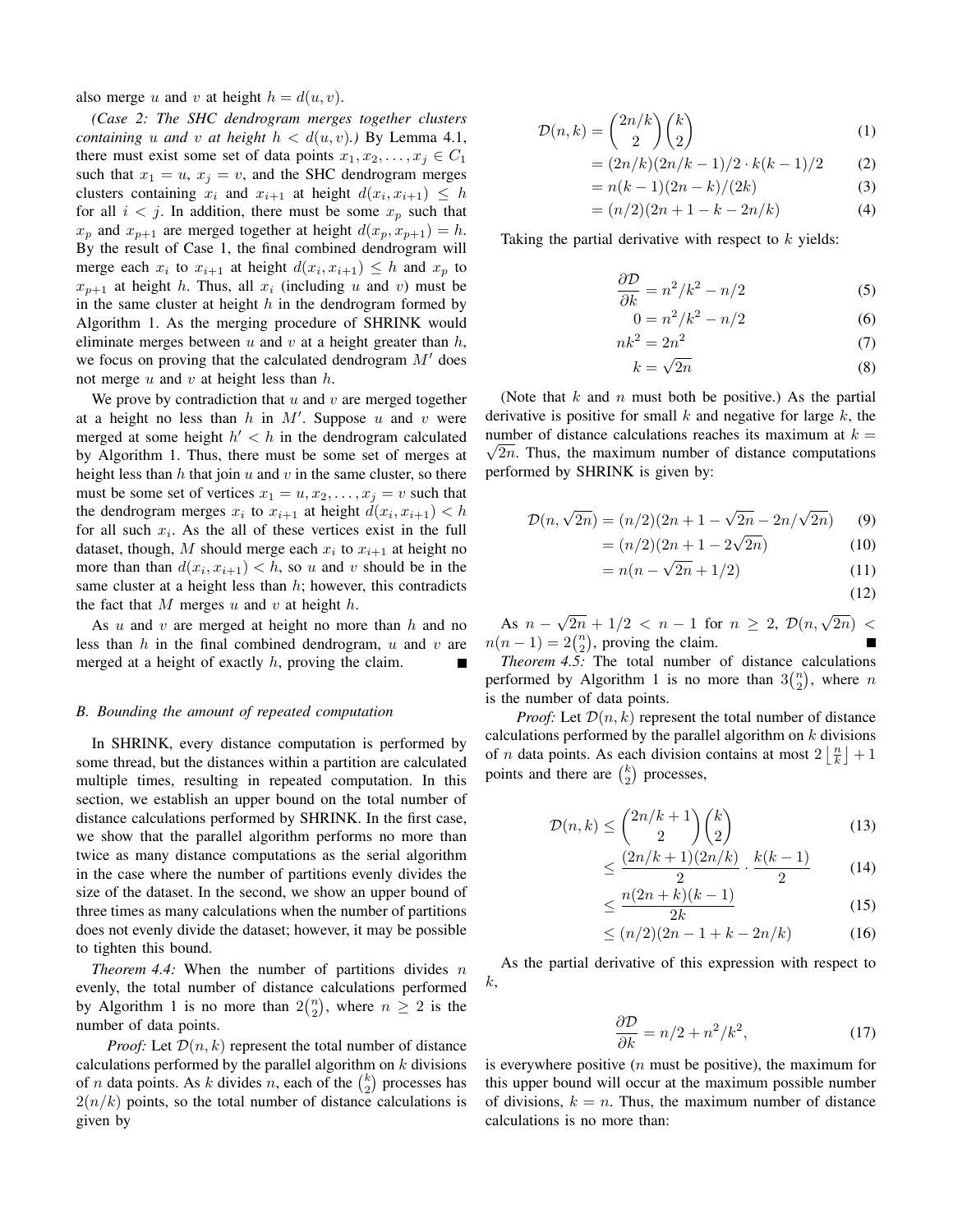$$
\max_{k} \{ \mathcal{D}(n,k) \} \le \mathcal{D}(n,n) \le (n/2)(2n-1+n-2) \quad (18)
$$

$$
\leq (n/2)(3n-3) \tag{19}
$$

$$
\leq (3/2)n(n-1) \tag{20}
$$

$$
\leq 3\binom{n}{2},\tag{21}
$$

proving the claim.

An interesting consequence of the proof of Theorems 4.4 and 4.5 is that the amount of overhead (in terms of repeated distance calculations) is quadratic, and in fact decreases beyond a certain number of processes. In the extreme case, partitioning the dataset into sets of size one (using  $\binom{n}{2}$  processes) results in no repeated distance calculations; however, the maximum value for the number of distance calculations requires more processes than could realistically be applied to a problem. For example, on a dataset of 20,000 points, the maximum number of distance computations would occur when using 19,900 cores, so the reduction in overhead is largely theoretical.

# *C. Complexity analysis*

We analyze the parallel time and space complexity of SHRINK (Algorithm 1) as follows. The task of assigning  $n$ data points to p threads requires  $O(n/\sqrt{p})$  time and space to enumerate the  $2n/k$  data points, where k is the number of data partitions.

If we assume that the dataset has  $O(1)$  dimensions, the time complexity of Algorithm 2 is  $O(n_0^2)$ , where  $n_0$  is the number of data points passed to the algorithm. This time complexity is due to the **for** loop in line 5, which executes  $O(n_0^2)$  times and has complexity  $O(1)$ . (The for loops in lines 8 and 18 both take  $O(1)$  time, and the sort in line 23 takes  $O(n_0 \log n_0)$ time.) Moreover, the space complexity is  $O(n_0)$ , as the three arrays allocated by the algorithm are of size  $O(n_0)$  in addition to the input data. As each process has  $2n/k$  data points, the parallel complexity for step 3 is  $O(n^2/k^2)$  time and  $O(n/k)$ parallel complexity for step 3 is  $O(n^2/\kappa)$  to<br>space, or  $O(n^2/p)$  time and  $O(n/\sqrt{p})$  space.

Because we use a Union-Find data structure for step 6, we can compute the merged dendrogram in  $O(n\alpha(n))$  time, where  $\alpha$  is the inverse Ackermann function, due to the fact that the dendrograms may contain up to  $O(n)$  total merges. The space complexity for this step is  $O(n)$ , due to the Union-Find data structure and the dendrograms themselves. By merging the dendrograms in a binary fashion, step 6 of Algorithm 1 will be repeated  $O(\log p)$  times, giving a time complexity of  $O(n \log p)$  (see Figure 1). Thus, the overall complexity for SHRINK is  $O(n)$  space and  $O(n^2/p + n/\sqrt{p} + n\alpha(n) \log p)$ time (or  $O(n^2/p + n\alpha(n) \log p)$  if we assume  $p < n^2$ ). By applying  $p \sim n/\log n$  processes, we can reduce the time complexity of SHRINK to  $O(n\alpha(n) \log(n)).$ 

# V. EXPERIMENTAL RESULTS

In this section, we present our empirical evaluation of SHRINK. As we are not aware of any openly available

multicore codes for hierarchical clustering, we only evaluate the time and memory requirements of SHRINK. For these experiments, we used a Dell computer running GNU/Linux and equipped with four 2.00 GHz Intel Xeon E7-4850 processors with a total of 128 GB memory. Each processor has ten cores, each with 48 KB of L1 and 256 KB of L2 cache, and each processor shares a 24 MB L3 cache. All algorithms were implemented in C using OpenMP and compiled with gcc (version 4.6.3) using the  $-02$  optimization flag.

Our testbed consists of 15 datasets divided into three categories, with five datasets each. The first category, called *real*, represent real-world data and have been collected from Chameleon (*t5.8k*, *t7.10k*, and *t8.8k*) [20] and CUCIS (*edge* and *texture*) [21]. The other two categories, *synthetic-random* and *synthetic-cluster*, have been generated synthetically using the IBM synthetic data generator [22], [23]. Whereas the data points in the synthetic-random datasets are drawn from a uniform random distribution, the synthetic-cluster datasets are generated by selecting random points cluster centers and then adding points to these clusters following a Gaussian distribution. The synthetic datasets contain 50 to 250 thousand points with 10 dimensions. Table I shows structural properties of the various datasets along with the the time taken by SHRINK, using one and thirty-six cores  $(t_1$  and  $t_{36}$ , respectively). Though these results do not appear in the table, we also compared SHRINK against the SLINK implementation in the Cluster 3.0 library [18], and we found SHRINK to be faster than SLINK (up to twice as fast), likely due to the fact that we do not transform the dendrogram from *pointer representation* into *packed representation*, as well as the reduced amount of pre- and postprocessing.

#### TABLE I

STRUCTURAL PROPERTIES OF THE TESTBED (REAL, SYNTHETIC-CLUSTER, AND SYNTHETIC-RANDOM) AND THE TIME TAKEN BY SHRINK USING ONE AND THIRTY-SIX PROCESS CORES  $(t_1$  AND  $t_{36}$ , respectively). Note that  $t_1$  typically outperformed the SLINK IMPLEMENTATION IN THE CLUSTER 3.0 LIBRARY [18], LIKELY DUE TO OUR MODIFICATION TO THE SLINK ALGORITHM (ALGORITHM 2)

|           |         |                   | Time (seconds) |          |
|-----------|---------|-------------------|----------------|----------|
| Name      | Points  | <b>Dimensions</b> | $t_{1}$        | $t_{36}$ |
| t5.8k     | 24,000  | 2                 | 6.47           | 0.445    |
| t7.10k    | 30,000  | 2                 | 9.41           | 0.512    |
| t8.8k     | 24,000  | 2                 | 5.96           | 0.346    |
| $_{edge}$ | 17.695  | 18                | 6.72           | 0.464    |
| texture   | 17,695  | 20                | 7.04           | 0.389    |
| clust50k  | 50,000  | 10                | 36.16          | 2.02     |
| clust100k | 100,000 | 10                | 147.09         | 7.84     |
| clust150k | 150,000 | 10                | 341.92         | 18.36    |
| clust200k | 200,000 | 10                | 609.30         | 33.21    |
| clust250k | 250,000 | 10                | 953.65         | 50.99    |
| rand50k   | 50,000  | 10                | 42.95          | 2.21     |
| rand100k  | 100,000 | 10                | 174.55         | 9.10     |
| rand150k  | 150,000 | 10                | 397.08         | 20.42    |
| rand200k  | 200,000 | 10                | 710.49         | 36.60    |
| rand250k  | 250,000 | 10                | 1.124.49       | 58.68    |

Figure 2 shows the speedup obtained by SHRINK (Algorithm 1) for various numbers of process cores (threads). The raw runtime taken by SHRINK on one process core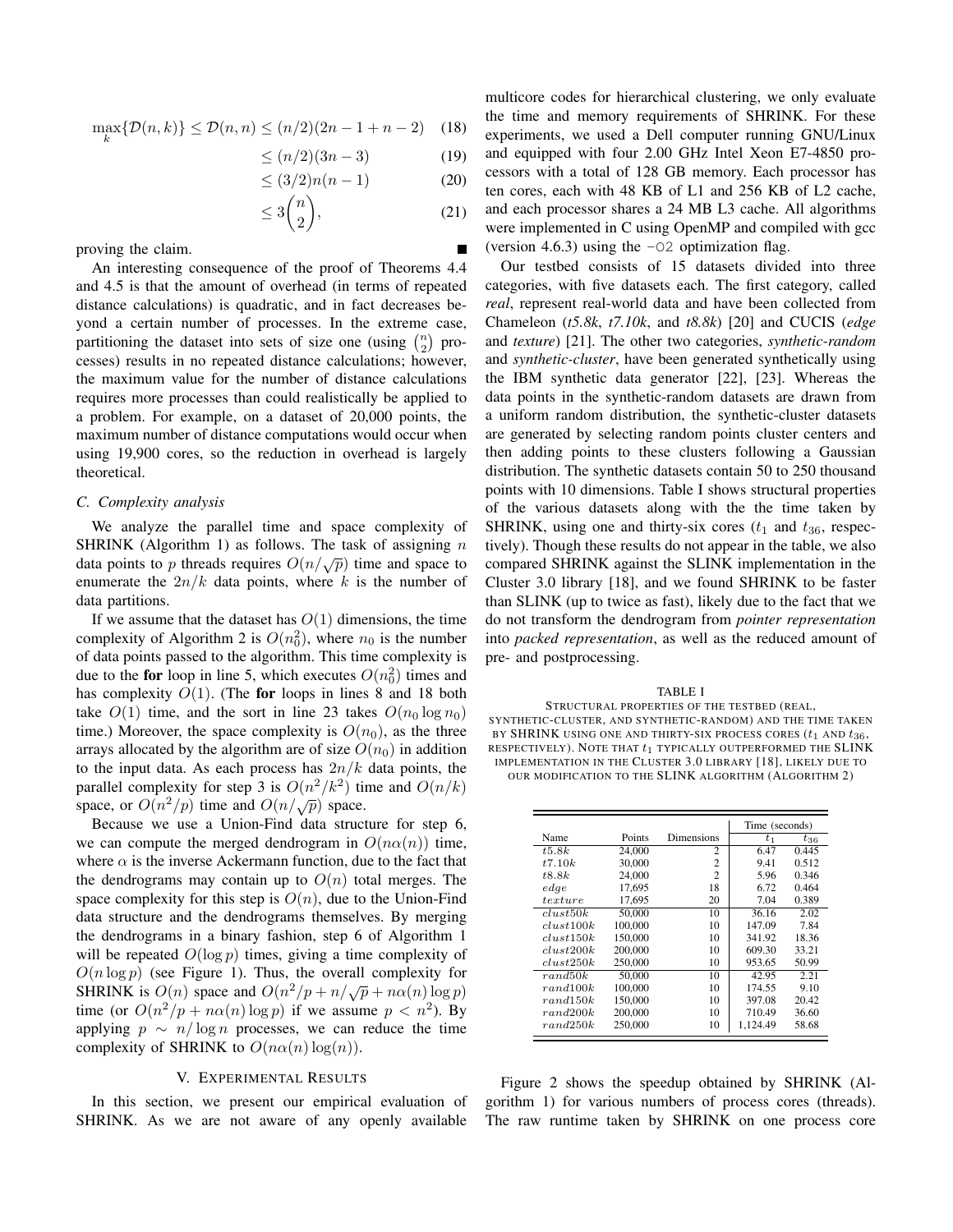

Fig. 2. Speedup of SHRINK. Top row: Computation time of modified SLINK algorithm in SHRINK. Bottom row: Total time (SLINK + merging) of SHRINK.

appears in Table I. The top row in Figure 2 shows the speedup obtained by considering only the time taken by the modified SLINK algorithm (Algorithm 2), whereas the bottom row shows results using the total time (SLINK plus merging) for the three datasets.

As discussed in Section IV-B, SHRINK incurs a cost of some repeated distance computations as the number of threads increases. While the amount of overhead depends on both the data size and the number of threads, for sufficiently large datasets, the influence of the data size is quite small. In particular, for datasets between 17,695 and 250,000 points, the amount of redundant computation on 36 threads ranges between 77.74% and 77.78% of the distance calculations performed in the serial case, leading to a theoretically maximum speedup of 20.250 to 20.254. In light of the overhead induced by our approach, the speedup results for the SLINK phase is nearly ideal for all cases. Moreover, since the time taken by the merging phase was quite short (less than a second for all datasets with less than 200k points), the speedup behavior of the SLINK phase is very similar to that of the overall execution, though it does affect the speedup results for the real datasets, which were much smaller than our synthetic datasets.

Figure 3 presents a more detailed analysis of the speedup results for SHRINK. The top row in Figure 3 shows a comparison between ideal speedup, theoretical maximum, and the achieved speedups for the best dataset from each of the three categories, real, synthetic-cluster, and synthetic-random. As noted earlier, the theoretical maximum approaches one half of ideal scaling due to the redundant distance computations, though our speedup results match these values very closely for all three datasets. The bottom row in Figure 3 shows a comparison between the amount of time spent in the merging phase relative to the SLINK phase. While the merging time was short in all cases, it formed a larger fraction of the total time on the smaller datasets, up to 40% of the time spent on the SLINK phase, though this fraction decreases substantially for the larger synthetic datasets. While many of the cases show an overall trend towards a longer merging time for more cores (as would be expected), there are several exceptions, possibly due to the exact distribution of the data (i.e., how many merges could be eliminated early on in the merging phase).

Figure 4 presents an analysis on the memory used by our implementation of SHRINK. The top row shows how the memory requirements change with the data size and number of threads. (Since the cores are running SLINK and performing merges independently, the memory requirements increase with the number of threads.) As a point of comparison, a triangular distance matrix for 250,000 points would require more than 100 GB to store. The bottom row shows a breakdown of the memory used by variable for one of the datasets from each category. The variables are as follows: data stores the full dataset, rowid stores the IDs for the data points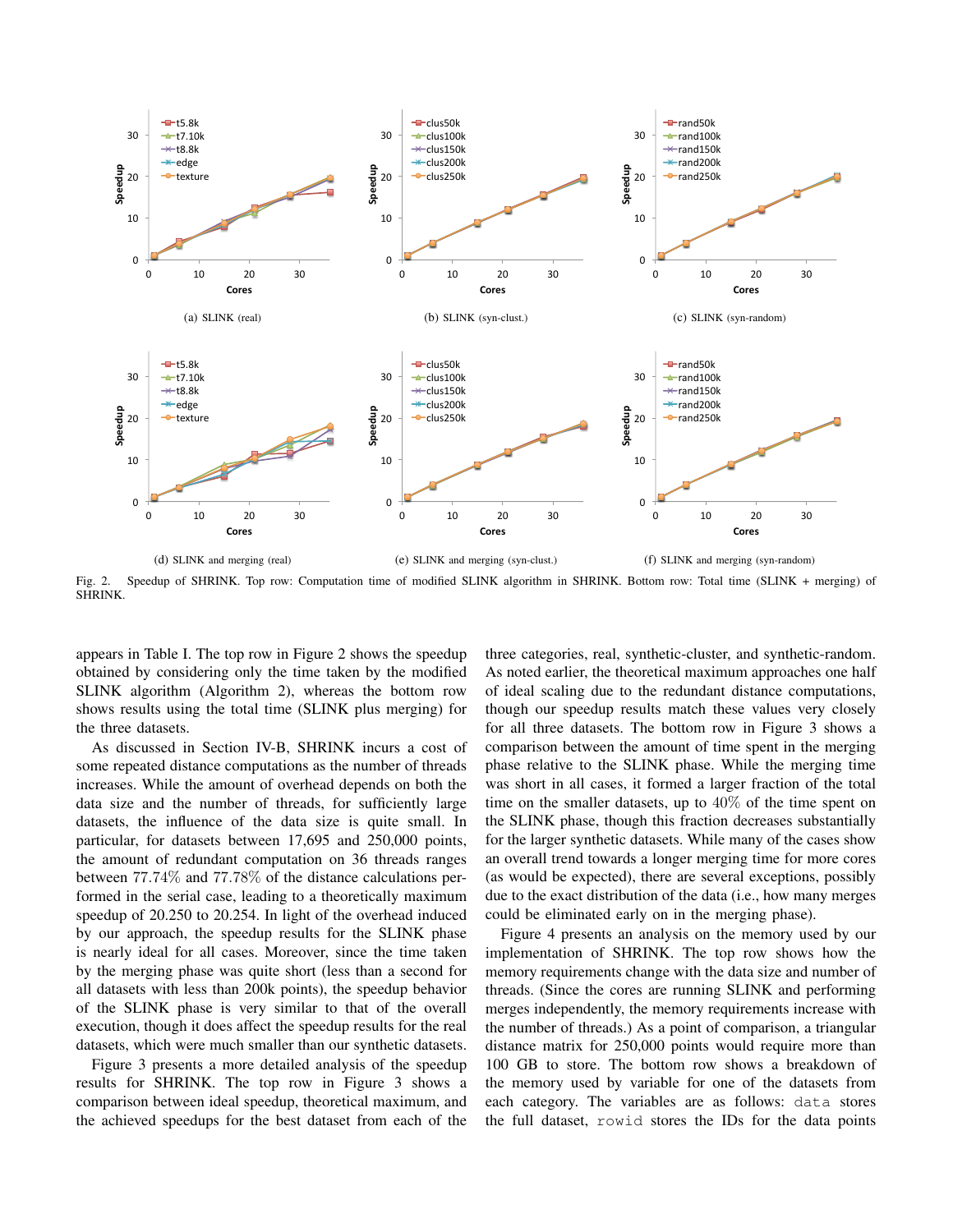

Fig. 3. Top row: Comparing the ideal, theoretical maximum, and the achieved speedups for three datasets (*t7.10k*, *clust100k*, and *rand150k*), one from each category. Bottom row: Comparing the time taken by merging over SLINK in percentage for varying number of threads.



Fig. 4. Top row: Memory requirement in MB for varying number of threads. Bottom row: Detailed memory breakdown for three datasets (*t7.10k*, *clust100k*, and *rand150k*).